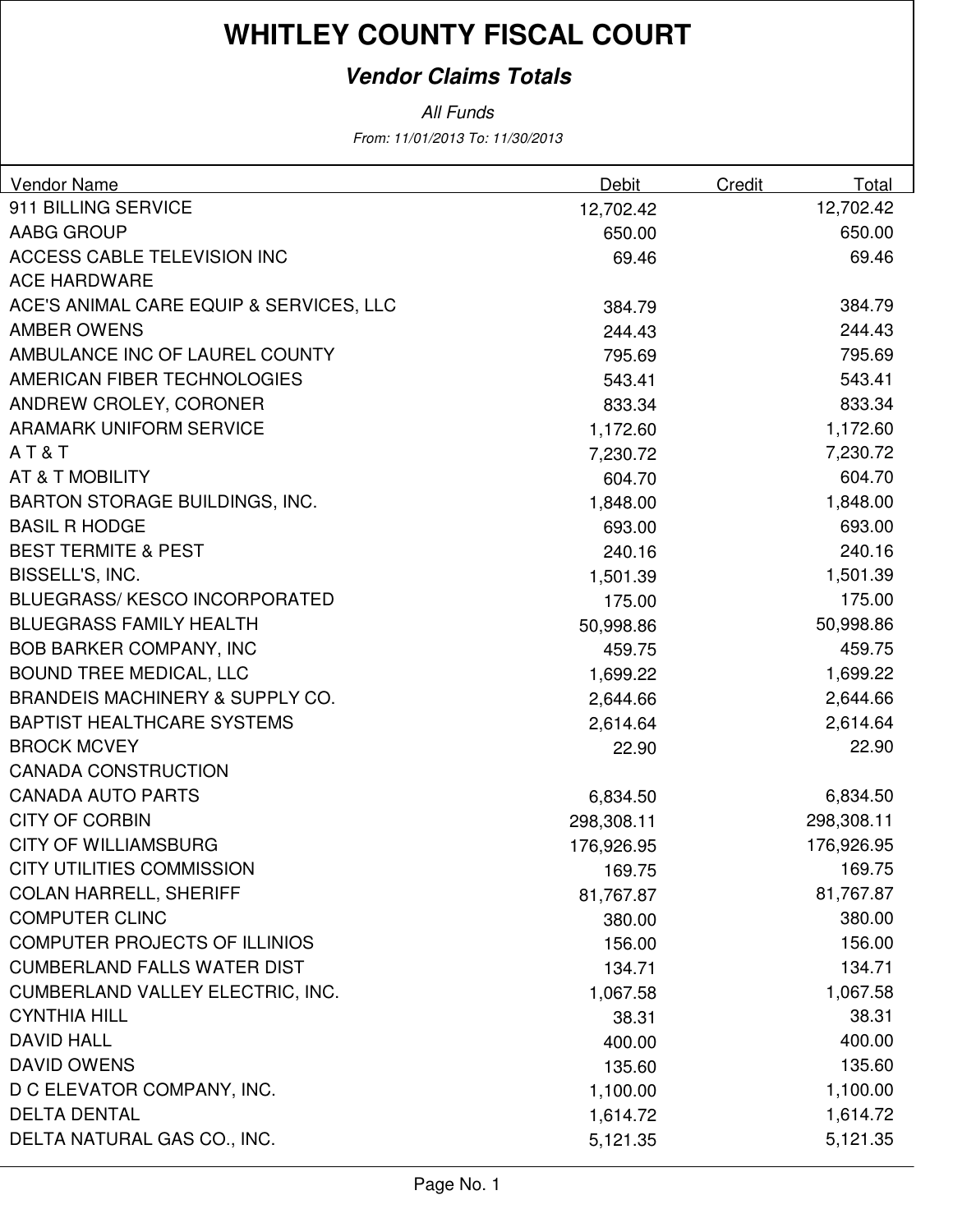### **Vendor Claims Totals**

| <b>Vendor Name</b>                    | Debit     | Credit | Total     |
|---------------------------------------|-----------|--------|-----------|
| <b>DENNITA TAYLOR</b>                 | 87.01     |        | 87.01     |
| <b>DISH NETWORK</b>                   | 188.16    |        | 188.16    |
| <b>FAMILY DOLLAR STORE</b>            | 885.85    |        | 885.85    |
| <b>DOYLE HUSKEY</b>                   | 87.01     |        | 87.01     |
| <b>DUGGERS SEPTIC CLEANING</b>        | 200.00    |        | 200.00    |
| <b>ELLIS SANITATION</b>               | 2,320.00  |        | 2,320.00  |
| ELLISON'S SANITARY SUPPLY CO., INC.   | 818.02    |        | 818.02    |
| EMCON HOME GUARD, INC.                | 4,840.00  |        | 4,840.00  |
| <b>EVELYN McCULLAH</b>                | 37.19     |        | 37.19     |
| <b>EZ COUNTRY</b>                     | 425.00    |        | 425.00    |
| <b>FALLS FORD</b>                     | 3,140.83  |        | 3,140.83  |
| <b>FAULKNER AND TAYLOR</b>            | 10.50     |        | 10.50     |
| <b>FLEETONE</b>                       | 11,709.13 |        | 11,709.13 |
| <b>FRIENDS OF YORK RITE</b>           | 500.00    |        | 500.00    |
| <b>G &amp; K SERVICES, INC</b>        | 2,388.24  |        | 2,388.24  |
| G & C SUPPLY CO. INC.                 | 630.32    |        | 630.32    |
| G & E DRIVE-IN                        | 330.00    |        | 330.00    |
| <b>GEN-DIAGNOSTICS, INC.</b>          | 719.95    |        | 719.95    |
| <b>GOLDBUG SEARCH &amp; RESCUE</b>    | 500.00    |        | 500.00    |
| <b>HARDEE'S</b>                       | 510.46    |        | 510.46    |
| <b>HARRIS WHEEL ALIGNMENT</b>         | 966.00    |        | 966.00    |
| HARTFORD FIRE INSURANCE COMPANY       |           |        |           |
| THE HARTFORD STEAM BOILER             | 80.00     |        | 80.00     |
| HINKLE CONTRACTING COMPANY LLC        | 13,582.31 |        | 13,582.31 |
| <b>HOBART CORP</b>                    | 799.10    |        | 799.10    |
| <b>HOLSTON GASES</b>                  | 3,072.62  |        | 3,072.62  |
| <b>HUDSON MATERIALS</b>               | 30,268.00 |        | 30,268.00 |
| HUMANA HEALTH PLAN INC                | 263.24    |        | 263.24    |
| <b>HOMETOWN IGA #57</b>               | 1,166.18  |        | 1,166.18  |
| <b>INTERACT PUBLIC SAFETY SYSTEMS</b> | 5,000.00  |        | 5,000.00  |
| <b>JAMIE FUSON</b>                    | 149.73    |        | 149.73    |
| JEFFERSON CO. FISCAL COURT            |           |        |           |
| JEFFERSON AUDIO VIDEO SYSTEMS INC     | 1,000.00  |        | 1,000.00  |
| JOHNNY WHEELS OF WILLIAMSBURG, INC    | 1,039.12  |        | 1,039.12  |
| K A C O ALL LINES FUND                | 51,861.29 |        | 51,861.29 |
| KACO WORKERS COMPENSATION FUND        | 25,673.65 |        | 25,673.65 |
| KAY SCHWARTZ, COUNTY CLERK            | 62.00     |        | 62.00     |
| <b>KCJEA</b>                          |           |        |           |
| <b>KCJEA/KMCA</b>                     | 590.00    |        | 590.00    |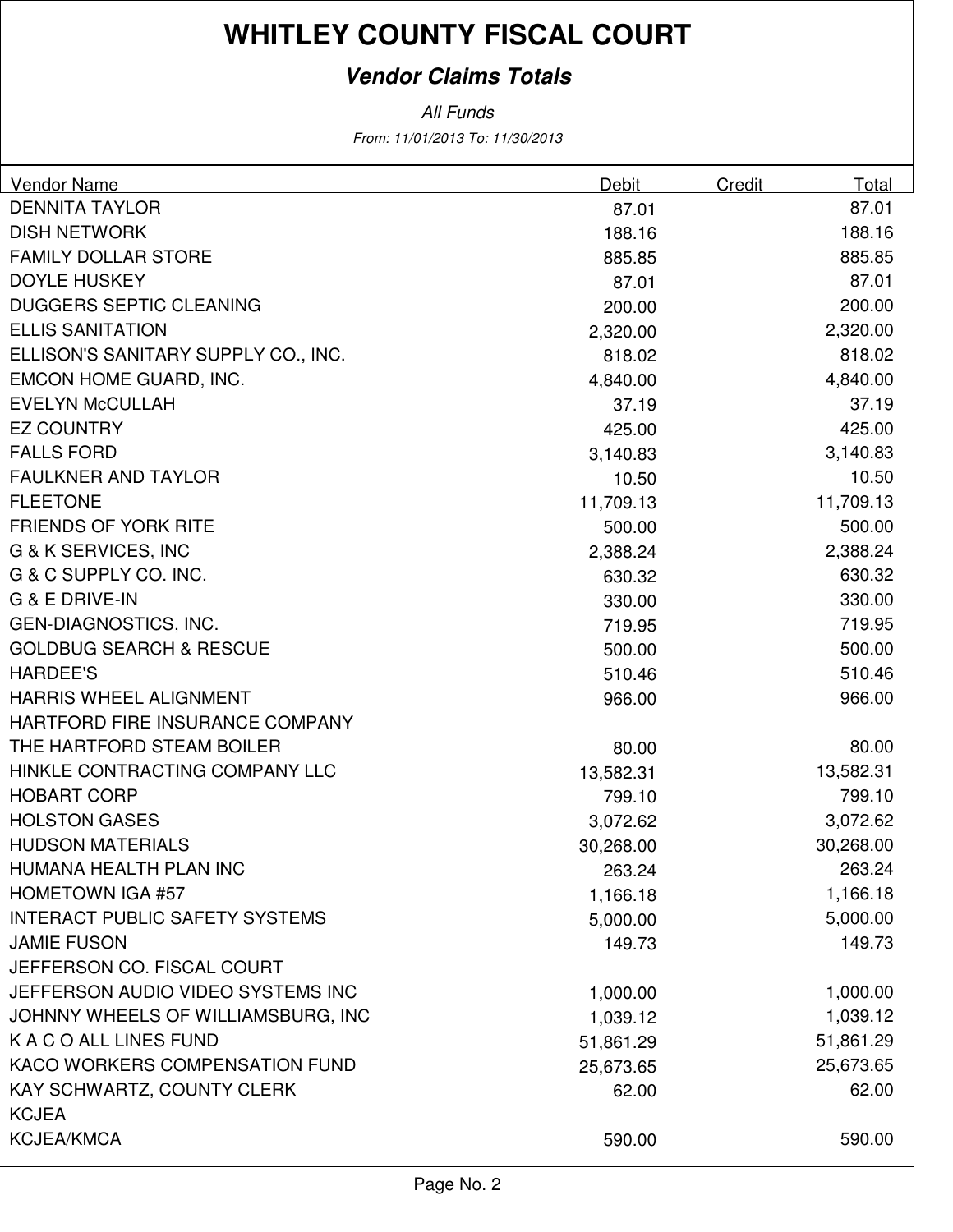### **Vendor Claims Totals**

| Vendor Name                            | <b>Debit</b> | <b>Credit</b> | <b>Total</b> |
|----------------------------------------|--------------|---------------|--------------|
| KELLWELL FOOD MANAGEMENT               | 19,523.83    |               | 19,523.83    |
| <b>KEN TEN ADVERTISING</b>             | 955.85       |               | 955.85       |
| KU                                     | 13,457.03    |               | 13,457.03    |
| <b>KENWAY DISTRIBUTORS</b>             | 788.93       |               | 788.93       |
| <b>KIMBELL MIDWEST</b>                 | 93.79        |               | 93.79        |
| KNOX COUNTY UTILITIES COMMISSION       | 46.56        |               | 46.56        |
| KNOX-WHITLEY HUMANE ASSOCIATION, INC,  | 1,820.55     |               | 1,820.55     |
| KY BOARD OF EMERGENCY MEDICAL SERVICES | 680.00       |               | 680.00       |
| <b>KENTUCKY STATE TREASURER</b>        | 20,110.62    |               | 20,110.62    |
| <b>LIDA J. POWERS</b>                  | 656.58       |               | 656.58       |
| <b>LONDON RADIO SERVICE</b>            | 2,255.28     |               | 2,255.28     |
| <b>LYTTLE'S TELEPHONE</b>              | 65.00        |               | 65.00        |
| <b>MARGIE HALL</b>                     | 25.23        |               | 25.23        |
| <b>FISCALSOFT CORPORATION</b>          | 3,500.00     |               | 3,500.00     |
| MID-SPRINGS COMMUNITY ACTION PARK      | 500.00       |               | 500.00       |
| MOUNTAIN CLASSIC SCHOLARSHIP FUND      | 1,000.00     |               | 1,000.00     |
| NATIONAL ASSOCIATION OF COUNTY         | 150.00       |               | 150.00       |
| <b>NAPA</b>                            |              |               |              |
| <b>NEWS JOURNAL</b>                    | 371.00       |               | 371.00       |
| NI GOVERNMENT SERVICES, INC.           | 78.91        |               | 78.91        |
| <b>NORVEX SUPPLY</b>                   | 3,096.83     |               | 3,096.83     |
| <b>OWENS AUTO PARTS</b>                | 1,559.95     |               | 1,559.95     |
| PATTERSON CREEK VFD                    | 400.00       |               | 400.00       |
| PATTON CHESTNUT BINDER, INC.           | 4,133.00     |               | 4,133.00     |
| POFF CARTING SERVICE                   | 6,021.26     |               | 6,021.26     |
| PREFERRED LAB SERVICE                  | 700.00       |               | 700.00       |
| <b>QUALITY CARE AUTO SERVICE</b>       | 6,720.70     |               | 6,720.70     |
| <b>QUILL CORPORATION</b>               | 1,034.77     |               | 1,034.77     |
| <b>RADIO SHACK</b>                     | 101.96       |               | 101.96       |
| R. C. MILLER OIL CO                    | 19,927.36    |               | 19,927.36    |
| ROCKHOLD V.F.D.                        | 819.41       |               | 819.41       |
| <b>ROGER WELLS</b>                     | 344.09       |               | 344.09       |
| S. E. EMERGENCY PHYSICIANS             | 1,581.30     |               | 1,581.30     |
| <b>SMITH'S AUTO SERVICE</b>            | 9,758.90     |               | 9,758.90     |
| SOUTHEASTERN EMERGENCY EQUIP.          | 670.00       |               | 670.00       |
| SOUTHEASTERN KY MAINTENANCE            | 186.00       |               | 186.00       |
| SOUTHERN HEALTH PARTNERS               | 20,542.40    |               | 20,542.40    |
| SOUTHERN REBINDING, INC.               | 1,082.23     |               | 1,082.23     |
| STERICYCLE, INC.                       | 1,146.35     |               | 1,146.35     |